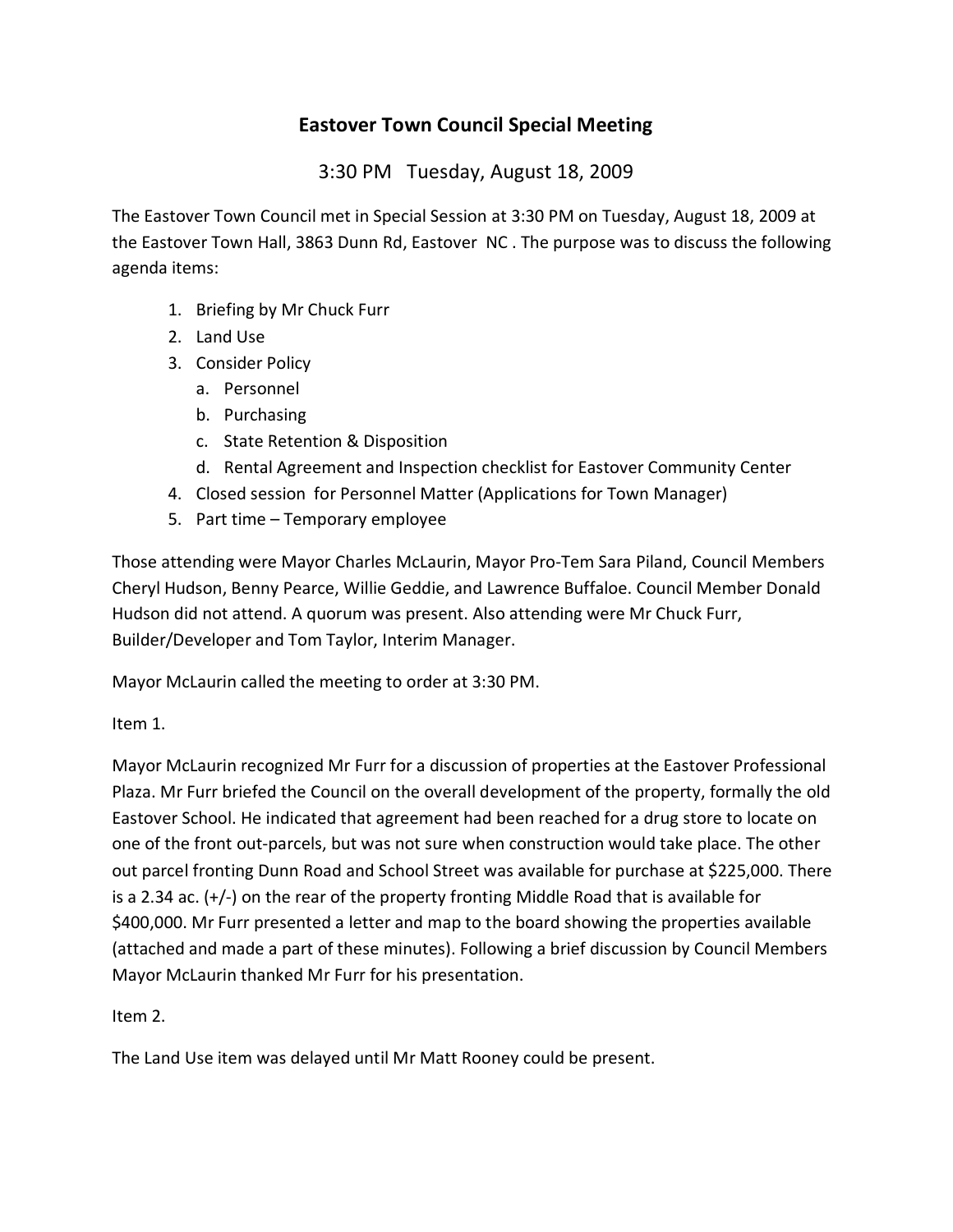Page 2 Special Meeting August 18, 2009

Item 3.

Mr Taylor presented the proposed Purchasing Policy and stated that it had been emailed to the Council the previous Thursday. It was agreed that everyone needed more time to review it. Mayor Pro-Tem Piland reviewed the proposed Personnel Policy and requested several changes that were made. All agreed that the three policies, Purchasing, Personnel, and Records Retention and Disposition schedule would be on Council's September agenda. Mr Taylor presented the Rental Agreement form and Inspection Checklist form that is now being used by the Town for rental of the Eastover Community Center.

There was a brief discussion of the needed agreement with the Eastover Civic Club concerning their use of the Community Center. Mayor Pro-Tem Piland agreed to put some thoughts in an email to the Manager.

Item 4.

Upon motion to go into closed session for personnel matters as provided by General Statutes by Council Member Pearce, second by Council Member C. Hudson, unanimous vote; Mayor McLaurin opened the closed session.

-- Closed Session --

Upon motion to return to Special Meeting session by Council Member Buffaloe, second by Mayor Pro-Tem Piland, unanimous vote; Mayor McLaurin returned to Special Meeting.

Item 5.

Manager Taylor advised the Council that they had discussed having a part time person in the office to assist the Town Clerk and those funds had been placed in the 2009-2010 budget for the position. Following a brief discussion that the position would be part time temporary it was agreed that the Manger could fill the position with the person working up to 16 hours a week.

Mr Taylor asked Council Members to advise him if they would be able to attend the NCLM Conference in Greenville Octobr25-27.

Mayor McLaurin asked if the Rick Glazier Annual Award could be presented to someone that had passed away. All agreed that it could